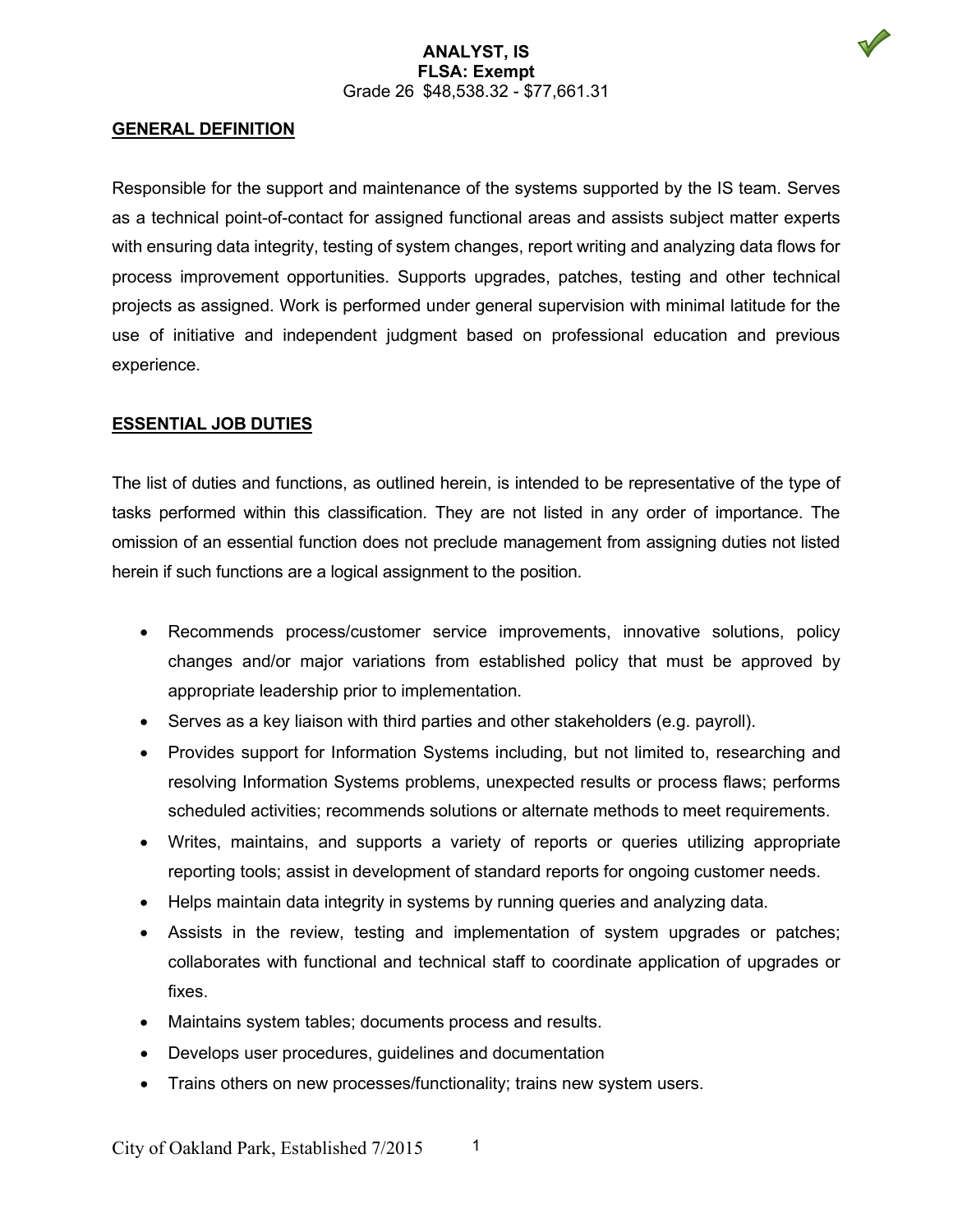### **ANALYST, IS FLSA: Exempt** Grade 26 \$48,538.32 - \$77,661.31

- Maintains awareness of current IS trends; continuously increases both business process knowledge and application/tools knowledge.
- Participates in user group meetings/conferences.
- May provide overall project management for a given initiative.

# **KNOWLEDGE, SKILLS & ABILITIES**

- Knowledge of business processes and data, including procedures in order to ensure correct implementation.
- Knowledge of HRIS database design, structure, functions and processes.
- Skill in using logic and reasoning to identify the strengths and weaknesses of alternative solutions, conclusions or approaches to problems.
- Ability to establish and maintain effective working relationships with those contacted in the course of work.
- Ability to manage multiple priorities to ensure that deadlines are met.

# **MINIMUM ACCEPTABLE EDUCATION, TRAINING & EXPERIENCE**

Bachelor's degree from an accredited college or university in computer science or related field; supplemented by two (2) years IS/computer system experience.

## **PREFERRED**

CompTIA Network + or equivalent experience CompTIA Security + or equivalent experience

## **PHYSICAL REQUIREMENTS**

The City of Oakland Park is an Equal Opportunity Employer. In compliance with the Americans with Disabilities Act (42 U.S. C. 12101 et. seq.), the City of Oakland Park will provide reasonable accommodations to qualified individuals with disabilities and encourages both prospective and current employees to discuss potential accommodations with the employer. The physical demands described here are representative of those that must be met by an employee to successfully perform the essential functions of this job.

City of Oakland Park, Established 7/2015 2